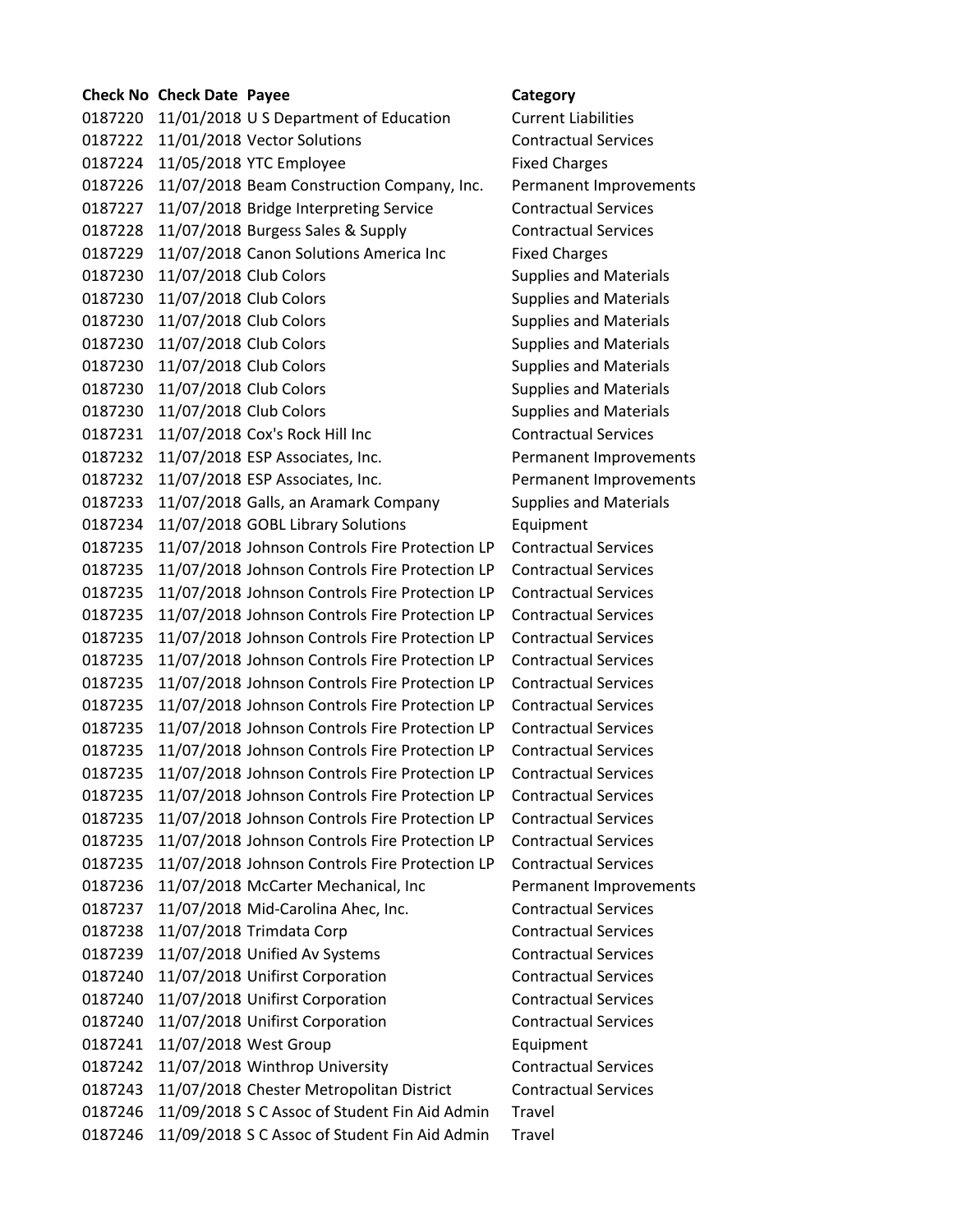0187247 11/09/2018 Sysco Food Services of Charlotte Ll Supplies and Materials 0187247 11/09/2018 Sysco Food Services of Charlotte Ll Supplies and Materials 0187247 11/09/2018 Sysco Food Services of Charlotte Ll Supplies and Materials 0187247 11/09/2018 Sysco Food Services of Charlotte Ll Supplies and Materials 0187247 11/09/2018 Sysco Food Services of Charlotte Ll Supplies and Materials 0187249 11/09/2018 York Technical College Foundation Fixed Charges 0187249 11/09/2018 York Technical College Foundation Fixed Charges 0187249 11/09/2018 York Technical College Foundation Fixed Charges 0187250 11/09/2018 Peoples First Insurance Fixed Charges 0187254 11/12/2018 Hilton Myrtle Beach Resort and Arca Travel 0187254 11/12/2018 Hilton Myrtle Beach Resort and Arca Travel 0187254 11/12/2018 Hilton Myrtle Beach Resort and Arca Travel 0187255 11/12/2018 Chester Rotary Club Fixed Charges 0187256 11/14/2018 Jack L. Anthony, JR Contractual Services 0187257 11/14/2018 Bridge Interpreting Service Contractual Services 0187258 11/14/2018 Caretaker Management Service Inc Contractual Services 0187258 11/14/2018 Caretaker Management Service Inc Contractual Services 0187258 11/14/2018 Caretaker Management Service Inc Contractual Services 0187259 11/14/2018 Carrier Corporation Contractual Services 0187259 11/14/2018 Carrier Corporation Contractual Services 0187260 11/14/2018 Charlotte Paint Company Inc Contractual Services 0187261 11/14/2018 Chester County Sheriff's Office Att Contractual Services 0187262 11/14/2018 CNC DOOR COMPANY Contractual Services 0187263 11/14/2018 Dade Paper and Bag Co Supplies and Materials 0187264 11/14/2018 Eastern Refrigeration Service, Inc Contractual Services 0187264 11/14/2018 Eastern Refrigeration Service, Inc Contractual Services 0187264 11/14/2018 Eastern Refrigeration Service, Inc Contractual Services 0187265 11/14/2018 GOBL Library Solutions Equipment 0187266 11/14/2018 Graybar Electric Co Contractual Services 0187267 11/14/2018 IData Incorporated Contractual Services 0187268 11/14/2018 Keck and Wood, Inc Miscellaneous 0187269 11/14/2018 ManagedPrint Inc Contractual Services 0187270 11/14/2018 RCI of SC Inc. Permanent Improvements 0187270 11/14/2018 RCI of SC Inc. The Permanent Improvements 0187270 11/14/2018 RCI of SC Inc. Permanent Improvements 0187270 11/14/2018 RCI of SC Inc. Permanent Improvements 0187271 11/14/2018 ReadSpeaker, LLC Contractual Services 0187272 11/14/2018 Southeastern Chapter National Safet Supplies and Materials 0187273 11/14/2018 Staffmark Contractual Services 0187274 11/14/2018 United Refrigeration Inc Contractual Services 0187274 11/14/2018 United Refrigeration Inc Contractual Services 0187275 11/14/2018 Waste Management of the Carolinas Contractual Services 0187277 11/19/2018 Beam Construction Company, Inc. Permanent Improvements 0187278 11/19/2018 Dade Paper and Bag Co Supplies and Materials 0187279 11/19/2018 Diversified Signs and Graphics Contractual Services 0187280 11/19/2018 Interior Plantscapes LLC Contractual Services 0187281 11/19/2018 Lancaster News Contractual Services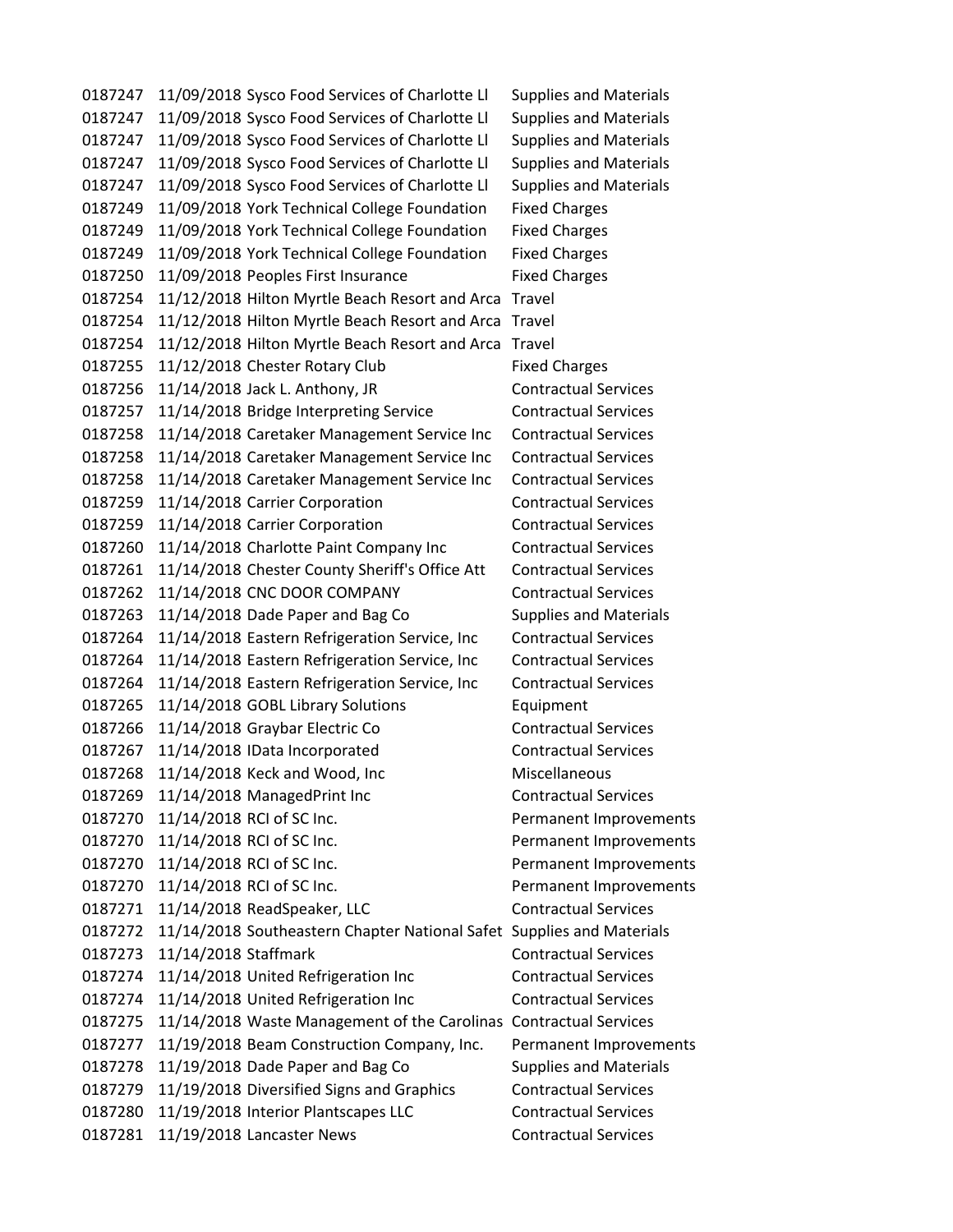0187282 11/19/2018 Meltwater News US Inc Contractual Services 0187283 11/19/2018 Reynolds & Reynolds Printing Contractual Services 0187284 11/19/2018 Watson Tate Savory Architects Inc Permanent Improvements 0187284 11/19/2018 Watson Tate Savory Architects Inc Permanent Improvements 0187285 11/19/2018 Bank of America Current Liabilities 0187286 11/20/2018 Chester Metropolitan District Contractual Services 0187287 11/21/2018 Anderson Stamp and Engraving Supplies and Materials 0187288 11/21/2018 Best Rent A Car Travel 0187288 11/21/2018 Best Rent A Car Travel 0187288 11/21/2018 Best Rent A Car Travel 0187288 11/21/2018 Best Rent A Car Travel 0187288 11/21/2018 Best Rent A Car Travel 0187288 11/21/2018 Best Rent A Car Travel 0187288 11/21/2018 Best Rent A Car Travel 0187288 11/21/2018 Best Rent A Car Travel 0187288 11/21/2018 Best Rent A Car Travel 0187288 11/21/2018 Best Rent A Car Travel 0187289 11/21/2018 Boans Locksmith Shop Contractual Services 0187289 11/21/2018 Boans Locksmith Shop Contractual Services 0187290 11/21/2018 Canon Solutions America Inc Supplies and Materials 0187290 11/21/2018 Canon Solutions America Inc Supplies and Materials 0187291 11/21/2018 Carolina Couriers, LLC Contractual Services 0187292 11/21/2018 Cengage Learning Inc Contractual Services 0187293 11/21/2018 Chester County Sheriff's Office Att Contractual Services 0187293 11/21/2018 Chester County Sheriff's Office Att Contractual Services 0187293 11/21/2018 Chester County Sheriff's Office Att Contractual Services 0187293 11/21/2018 Chester County Sheriff's Office Att Contractual Services 0187294 11/21/2018 Chmura Economics & Analytics LLC Contractual Services 0187295 11/21/2018 Crossroads Environmental, LLC Permanent Improvements 0187295 11/21/2018 Crossroads Environmental, LLC Permanent Improvements 0187296 11/21/2018 Data Network Solutions Inc Contractual Services 0187297 11/21/2018 ESP Associates, Inc. Permanent Improvements 0187297 11/21/2018 ESP Associates, Inc. Permanent Improvements 0187298 11/21/2018 IData Incorporated Contractual Services 0187299 11/21/2018 Intellidemia Inc Contractual Services 0187299 11/21/2018 Intellidemia Inc Contractual Services 0187300 11/21/2018 Johnson Controls Inc Contractual Services 0187301 11/21/2018 Kwik Klean, Inc. Contractual Services 0187301 11/21/2018 Kwik Klean, Inc. Contractual Services 0187301 11/21/2018 Kwik Klean, Inc. Contractual Services 0187301 11/21/2018 Kwik Klean, Inc. Contractual Services 0187301 11/21/2018 Kwik Klean, Inc. Contractual Services 0187301 11/21/2018 Kwik Klean, Inc. Contractual Services 0187301 11/21/2018 Kwik Klean, Inc. Contractual Services 0187301 11/21/2018 Kwik Klean, Inc. Contractual Services 0187301 11/21/2018 Kwik Klean, Inc. Contractual Services 0187301 11/21/2018 Kwik Klean, Inc. Contractual Services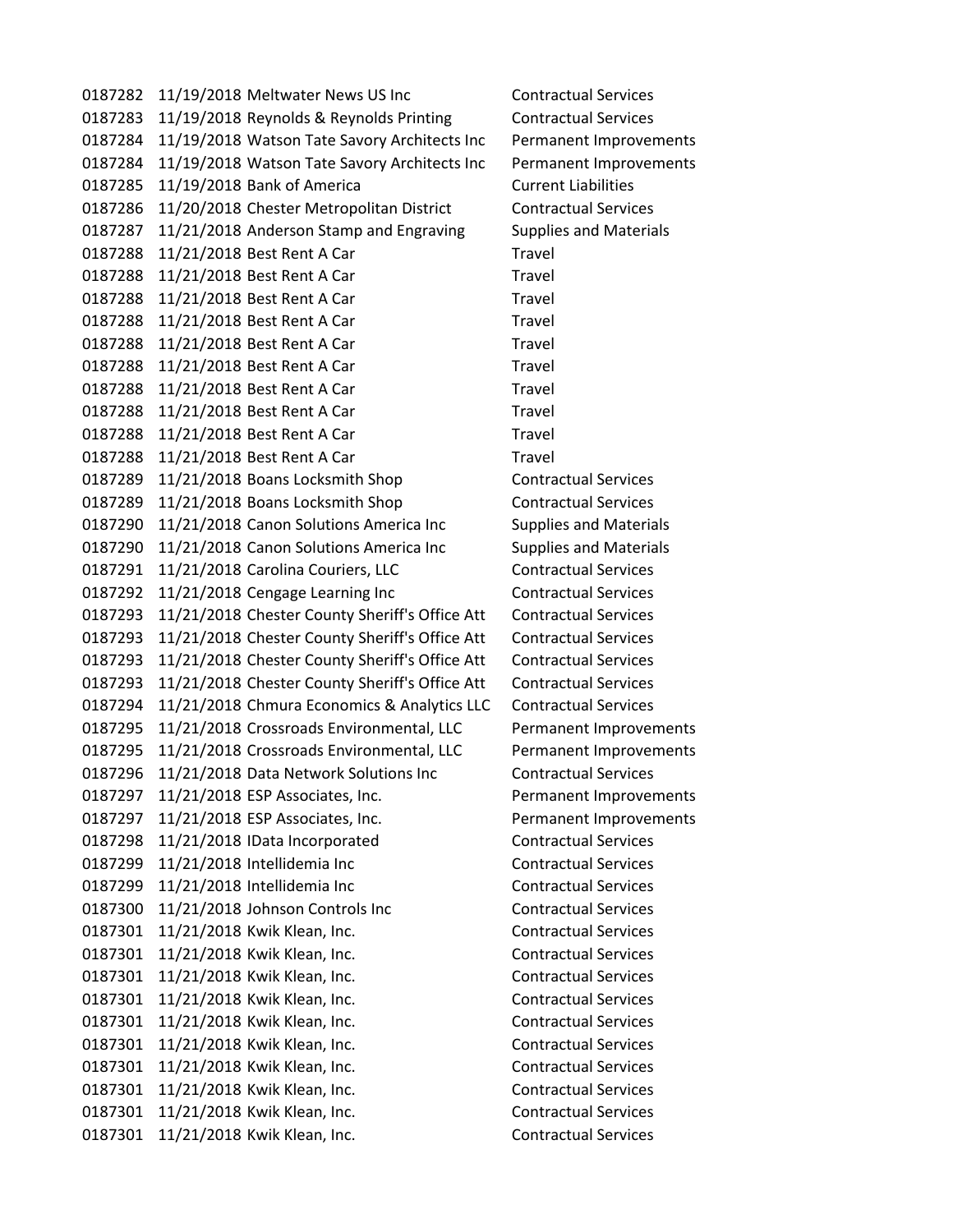0187301 11/21/2018 Kwik Klean, Inc. Contractual Services 0187301 11/21/2018 Kwik Klean, Inc. Contractual Services 0187302 11/21/2018 Lowes Home Centers Contractual Services 0187303 11/21/2018 Mid-Carolina Ahec, Inc. Contractual Services 0187304 11/21/2018 MSDSonline Inc. Contractual Services 0187305 11/21/2018 Ontario Investments, Inc. Fixed Charges 0187306 11/21/2018 The Pest Bureau LLC Contractual Services 0187306 11/21/2018 The Pest Bureau LLC Contractual Services 0187307 11/21/2018 Record Storage Systems Contractual Services 0187308 11/21/2018 Schooldude.Com Inc Contractual Services 0187308 11/21/2018 Schooldude.Com Inc Contractual Services 0187308 11/21/2018 Schooldude.Com Inc Contractual Services 0187309 11/21/2018 Shred With Us Contractual Services 0187310 11/21/2018 Siteimprove, Inc. Contractual Services 0187310 11/21/2018 Siteimprove, Inc. Contractual Services 0187311 11/21/2018 Snipes Supplies and Materials 0187311 11/21/2018 Snipes Supplies and Materials 0187312 11/21/2018 Staffmark Contractual Services 0187313 11/21/2018 TEAM Mechanical, LLC Contractual Services 0187314 11/21/2018 Unified Av Systems Supplies and Materials 0187315 11/21/2018 Unifirst Corporation Contractual Services 0187316 11/21/2018 Vendable Systems Inc Contractual Services 0187316 11/21/2018 Vendable Systems Inc Contractual Services 0187317 11/21/2018 West Group **Equipment** 0187318 11/21/2018 Xerox Corporation Fixed Charges 0187318 11/21/2018 Xerox Corporation Fixed Charges 0187319 11/26/2018 Business Card Travel 0187319 11/26/2018 Business Card Supplies and Materials 0187319 11/26/2018 Business Card Supplies and Materials 0187319 11/26/2018 Business Card Travel 0187319 11/26/2018 Business Card Supplies and Materials 0187319 11/26/2018 Business Card Travel 0187321 11/28/2018 Palmetto Room AT Historic Old Town Current Assets 0187322 11/28/2018 American Airlines, Inc. Travel 0187322 11/28/2018 American Airlines, Inc. Travel 0187322 11/28/2018 American Airlines, Inc. Travel 0187323 11/28/2018 Association of Community College Tr Contractual Services 0187324 11/28/2018 Chester Rental Uniform Supplies and Materials 0187324 11/28/2018 Chester Rental Uniform Supplies and Materials 0187324 11/28/2018 Chester Rental Uniform Supplies and Materials 0187324 11/28/2018 Chester Rental Uniform Supplies and Materials 0187324 11/28/2018 Chester Rental Uniform Supplies and Materials 0187324 11/28/2018 Chester Rental Uniform Current Liabilities 0187324 11/28/2018 Chester Rental Uniform Current Liabilities 0187324 11/28/2018 Chester Rental Uniform Current Liabilities 0187324 11/28/2018 Chester Rental Uniform Current Liabilities 0187324 11/28/2018 Chester Rental Uniform Current Liabilities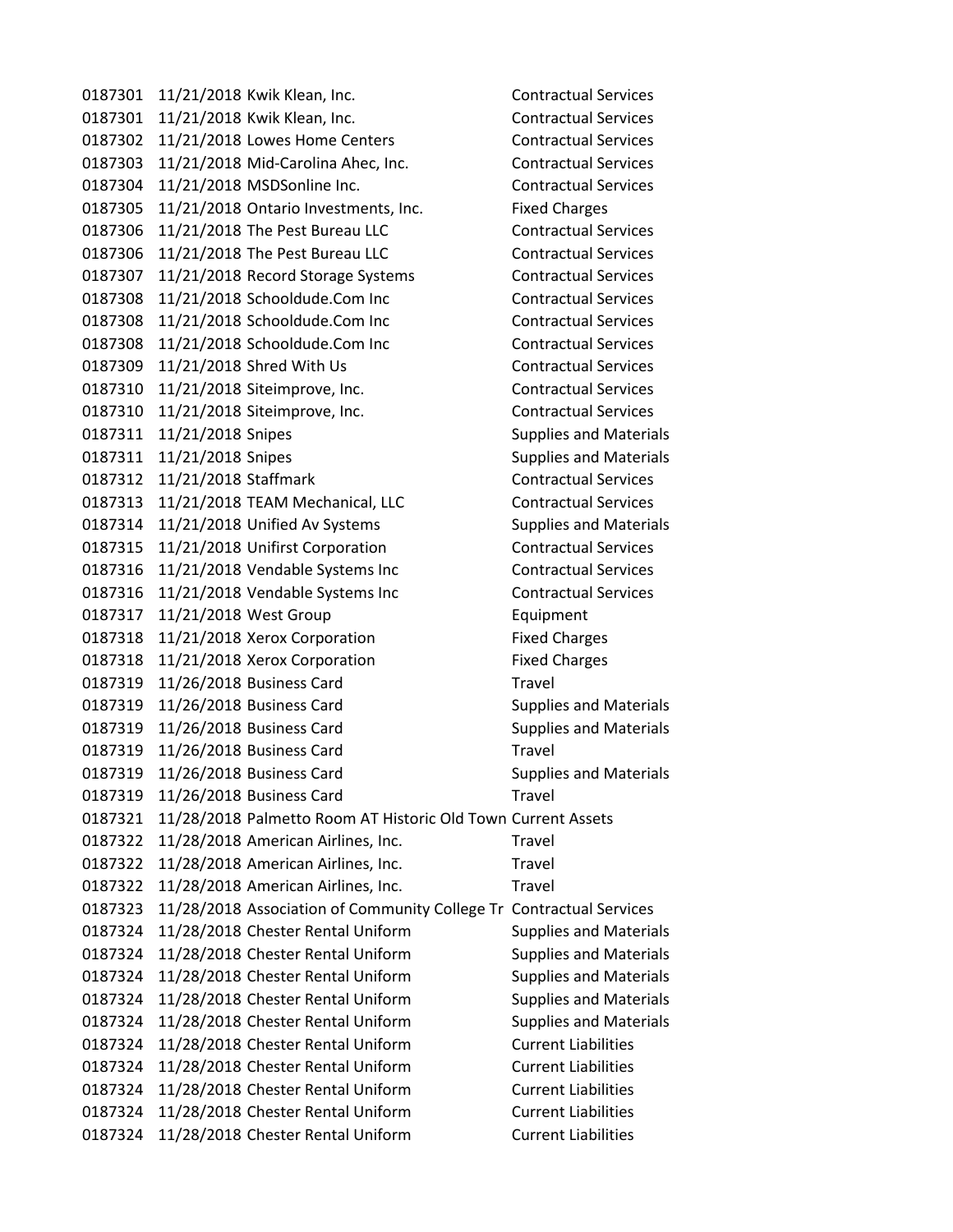0187325 11/28/2018 Chief Student Services Officer Peer Fixed Charges 0187326 11/28/2018 Department of Administration Supplies and Materials 0187326 11/28/2018 Department of Administration Supplies and Materials 0187329 11/28/2018 Riverview Medical Clinic Contractual Services 0187330 11/28/2018 SCAEOP, Inc. Travel 0187332 11/28/2018 Chester Rental Uniform Supplies and Materials 0187332 11/28/2018 Chester Rental Uniform Supplies and Materials 0187332 11/28/2018 Chester Rental Uniform Supplies and Materials 0187332 11/28/2018 Chester Rental Uniform Supplies and Materials 0187332 11/28/2018 Chester Rental Uniform Supplies and Materials 0187332 11/28/2018 Chester Rental Uniform Current Liabilities 0187332 11/28/2018 Chester Rental Uniform Current Liabilities 0187332 11/28/2018 Chester Rental Uniform Current Liabilities 0187332 11/28/2018 Chester Rental Uniform Current Liabilities 0187332 11/28/2018 Chester Rental Uniform Current Liabilities 0187334 11/28/2018 Professional Assoc of Cio<br>Fixed Charges 0187336 11/28/2018 City of Rock Hill Fixed Charges 0187337 11/28/2018 Mountain Measurement, Inc Fixed Charges 0187338 11/30/2018 Adams Outdoor Advertising of Nc Contractual Services 0187338 11/30/2018 Adams Outdoor Advertising of Nc Contractual Services 0187339 11/30/2018 Carolina Elevator Service Inc Contractual Services 0187340 11/30/2018 Club Colors **Supplies and Materials** Supplies and Materials 0187340 11/30/2018 Club Colors Supplies and Materials 0187340 11/30/2018 Club Colors **Supplies and Materials** Supplies and Materials 0187340 11/30/2018 Club Colors Supplies and Materials 0187340 11/30/2018 Club Colors Supplies and Materials 0187340 11/30/2018 Club Colors Supplies and Materials 0187340 11/30/2018 Club Colors **Supplies and Materials** Supplies and Materials 0187341 11/30/2018 Cox's Rock Hill Inc Contractual Services 0187342 11/30/2018 CPI Training Solutions, Inc. Contractual Services 0187343 11/30/2018 Crossroads Environmental, LLC Permanent Improvements 0187343 11/30/2018 Crossroads Environmental, LLC Permanent Improvements 0187343 11/30/2018 Crossroads Environmental, LLC Permanent Improvements 0187343 11/30/2018 Crossroads Environmental, LLC Permanent Improvements 0187344 11/30/2018 Diversified Signs and Graphics Contractual Services 0187345 11/30/2018 Ebsco Subscription Services Equipment 0187346 11/30/2018 GOBL Library Solutions Equipment 0187347 11/30/2018 Mid-Carolina Ahec, Inc. Contractual Services 0187348 11/30/2018 Moseley Architects Permanent Improvements 0187349 11/30/2018 Ontario Investments, Inc. Supplies and Materials 0187349 11/30/2018 Ontario Investments, Inc. Supplies and Materials 0187349 11/30/2018 Ontario Investments, Inc. Supplies and Materials 0187349 11/30/2018 Ontario Investments, Inc. Supplies and Materials 0187350 11/30/2018 Praxair Distribution Inc Supplies and Materials 0187350 11/30/2018 Praxair Distribution Inc Supplies and Materials 0187351 11/30/2018 Radco Construction Services Inc Contractual Services 0187352 11/30/2018 RMF Engineering Inc Permanent Improvements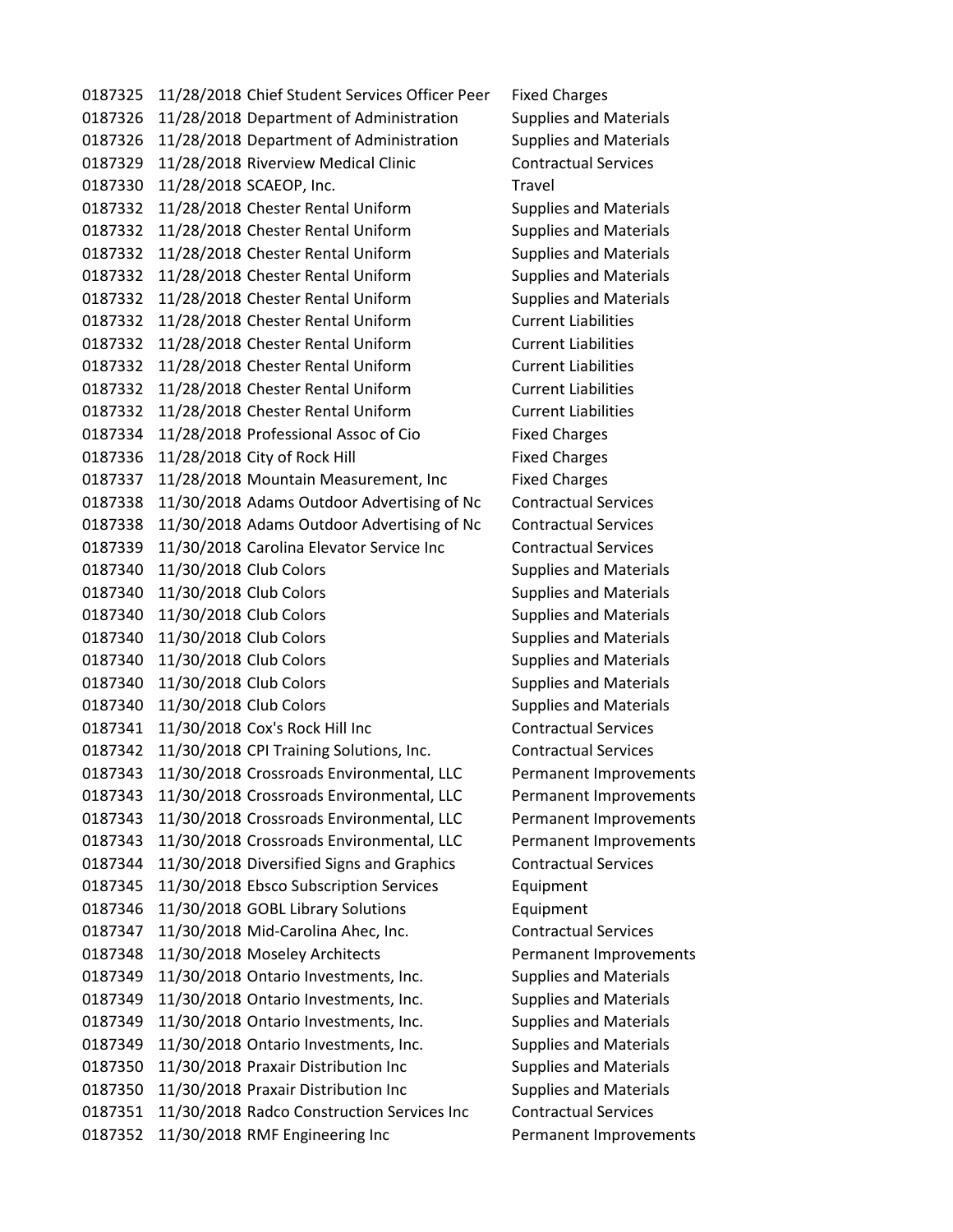0187352 11/30/2018 RMF Engineering Inc Permanent Improvements 0187353 11/30/2018 Spartanburg Community College Contractual Services 0187354 11/30/2018 Staffmark Contractual Services 0187354 11/30/2018 Staffmark Contractual Services 0187355 11/30/2018 United Refrigeration Inc Contractual Services 0187355 11/30/2018 United Refrigeration Inc Contractual Services 0187356 11/30/2018 Assessment Technologies Institute Op Revenue - Other Current Unres 0187356 11/30/2018 Assessment Technologies Institute Op Revenue - Other Current Unres 0187356 11/30/2018 Assessment Technologies Institute Op Revenue - Other Current Unres 0187356 11/30/2018 Assessment Technologies Institute Op Revenue - Other Current Unres 0187357 11/30/2018 Barnes and Noble College Bookstore Current Liabilities 0187358 11/30/2018 Barnes and Noble College Bookstore Current Liabilities 0187358 11/30/2018 Barnes and Noble College Bookstore Current Liabilities 0187359 11/30/2018 Barnes and Noble College Bookstore Current Liabilities 0187360 11/30/2018 Barnes and Noble College Bookstore Current Liabilities 0187361 11/30/2018 Insurance Reserve Fund Fixed Charges 0187361 11/30/2018 Insurance Reserve Fund Fixed Charges 0187361 11/30/2018 Insurance Reserve Fund Fixed Charges 0187364 11/30/2018 Surveillance, Resources, and Invest Contractual Services E0008340 11/05/2018 Charles Z. Robinson Supplies and Materials E0008341 11/12/2018 YTC Employee Travel E0008342 11/12/2018 YTC Employee Travel E0008343 11/12/2018 YTC Employee Travel E0008343 11/12/2018 YTC Employee Travel E0008344 11/12/2018 YTC Employee Travel E0008345 11/12/2018 YTC Employee Travel E0008346 11/12/2018 YTC Employee Travel E0008347 11/12/2018 YTC Employee Travel E0008348 11/12/2018 YTC Employee Travel E0008349 11/12/2018 YTC Employee Travel E0008349 11/12/2018 YTC Employee Travel E0008350 11/12/2018 YTC Employee Travel E0008351 11/12/2018 YTC Employee Travel E0008351 11/12/2018 YTC Employee Travel E0008352 11/12/2018 YTC Employee Travel E0008353 11/12/2018 YTC Employee Travel E0008353 11/12/2018 YTC Employee Travel E0008353 11/12/2018 YTC Employee Travel E0008354 11/12/2018 YTC Employee Travel E0008355 11/12/2018 YTC Employee Travel E0008356 11/12/2018 YTC Employee Travel E0008356 11/12/2018 YTC Employee Travel E0008357 11/12/2018 YTC Employee Travel E0008358 11/20/2018 YTC Employee Travel E0008359 11/20/2018 YTC Employee Travel E0008360 11/20/2018 YTC Employee Travel E0008361 11/20/2018 YTC Employee Travel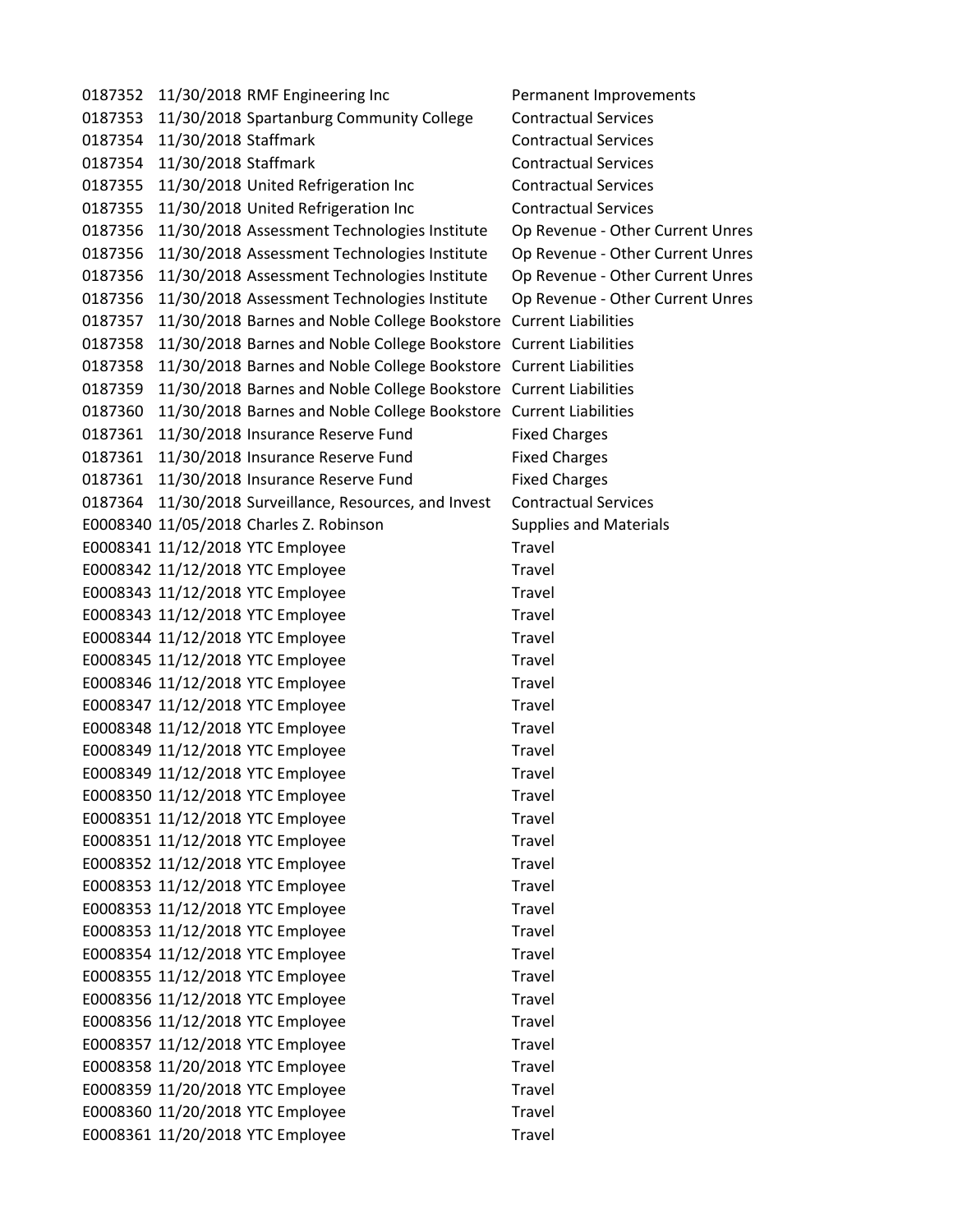E0008362 11/20/2018 YTC Employee Travel E0008363 11/20/2018 YTC Employee Travel E0008364 11/20/2018 YTC Employee Travel E0008365 11/20/2018 YTC Employee Travel E0008366 11/20/2018 YTC Employee Travel E0008366 11/20/2018 YTC Employee Travel E0008367 11/20/2018 YTC Employee Travel E0008368 11/20/2018 YTC Employee Travel E0008368 11/20/2018 YTC Employee Travel E0008369 11/20/2018 YTC Employee Travel E0008369 11/20/2018 YTC Employee Travel E0008370 11/20/2018 YTC Employee Travel E0008370 11/20/2018 YTC Employee Travel E0008371 11/20/2018 YTC Employee Travel E0008371 11/20/2018 YTC Employee Travel E0008371 11/20/2018 YTC Employee Travel E0008371 11/20/2018 YTC Employee Travel E0008372 11/20/2018 YTC Employee Travel E0008372 11/20/2018 YTC Employee Travel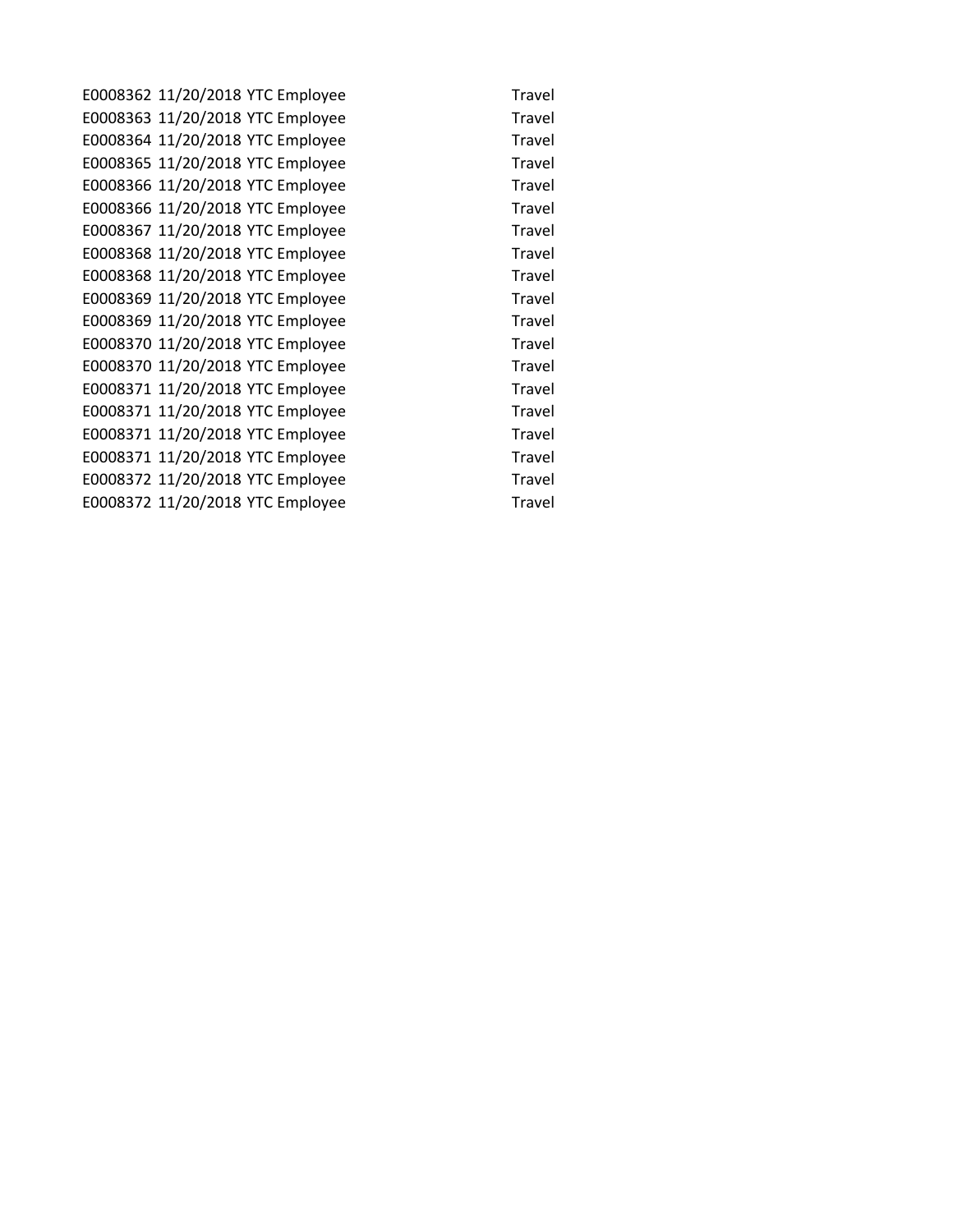## **Object Source of Funds Amount** Court Order Levy Current Unrestricted Funds \$407.15 Other Professional Services Current Unrestricted Funds \$2,875.00 Insurance Non-State Current Unrestricted Funds \$594.92 Renov of Build & Add Unexpended Plant \$1,084,951.13 Other Professional Services Current Unrestricted Funds \$5,940.00 General Repair **Current Unrestricted Funds \$613.34** Leased To Own Equip Current Unrestricted Funds \$6,007.14 Education Supplies Current Unrestricted Funds \$160.65 Education Supplies Current Unrestricted Funds \$214.20 Education Supplies Current Unrestricted Funds \$232.05 Education Supplies Current Unrestricted Funds \$178.50 Education Supplies Current Unrestricted Funds \$111.40 Education Supplies Current Unrestricted Funds \$65.70 Education Supplies Current Unrestricted Funds \$70.02 Other Professional Services Current Unrestricted Funds \$1,430.00 Reimbursables Unexpended Plant \$228.90 Fees, Arch, Eng & Other Unexpended Plant \$4,701.00 Clothing Supplies Current Unrestricted Funds \$183.46 Library Books, Maps & Film Current Unrestricted Funds \$2,724.40 Other Contractual Services Current Unrestricted Funds \$805.00 Other Contractual Services Current Unrestricted Funds \$1,215.00 Other Contractual Services Current Unrestricted Funds \$867.00 Other Contractual Services Current Unrestricted Funds \$1,395.00 Other Contractual Services Current Unrestricted Funds \$792.00 Other Contractual Services Current Unrestricted Funds \$815.00 Other Contractual Services Current Unrestricted Funds \$825.00 Other Contractual Services Current Unrestricted Funds \$696.00 Other Contractual Services Current Unrestricted Funds \$695.00 Other Contractual Services Current Unrestricted Funds \$725.00 Other Contractual Services Current Unrestricted Funds \$1,154.00 Other Contractual Services Current Unrestricted Funds \$1,537.00 Other Contractual Services Current Unrestricted Funds \$1,355.00 Other Contractual Services Current Unrestricted Funds \$1,010.00 Other Contractual Services Current Unrestricted Funds \$1,224.00 Renov of Utilities County Projects \$203,836.95 Other Professional Services Current Unrestricted Funds \$55.00 Data Processing Serv Current Unrestricted Funds \$9,221.00 Other Professional Services Current Unrestricted Funds \$642.88 Other Professional Services Current Unrestricted Funds \$112.84 Other Professional Services Current Unrestricted Funds \$125.77 Other Professional Services Current Unrestricted Funds \$114.44 Library Books, Maps & Film Current Unrestricted Funds \$683.27 Other Professional Services Current Unrestricted Funds \$561.00 Utilities Current Unrestricted Funds \$60.32 In State Registration Fee Current Unrestricted Funds \$195.00 In State Registration Fee Current Unrestricted Funds \$195.00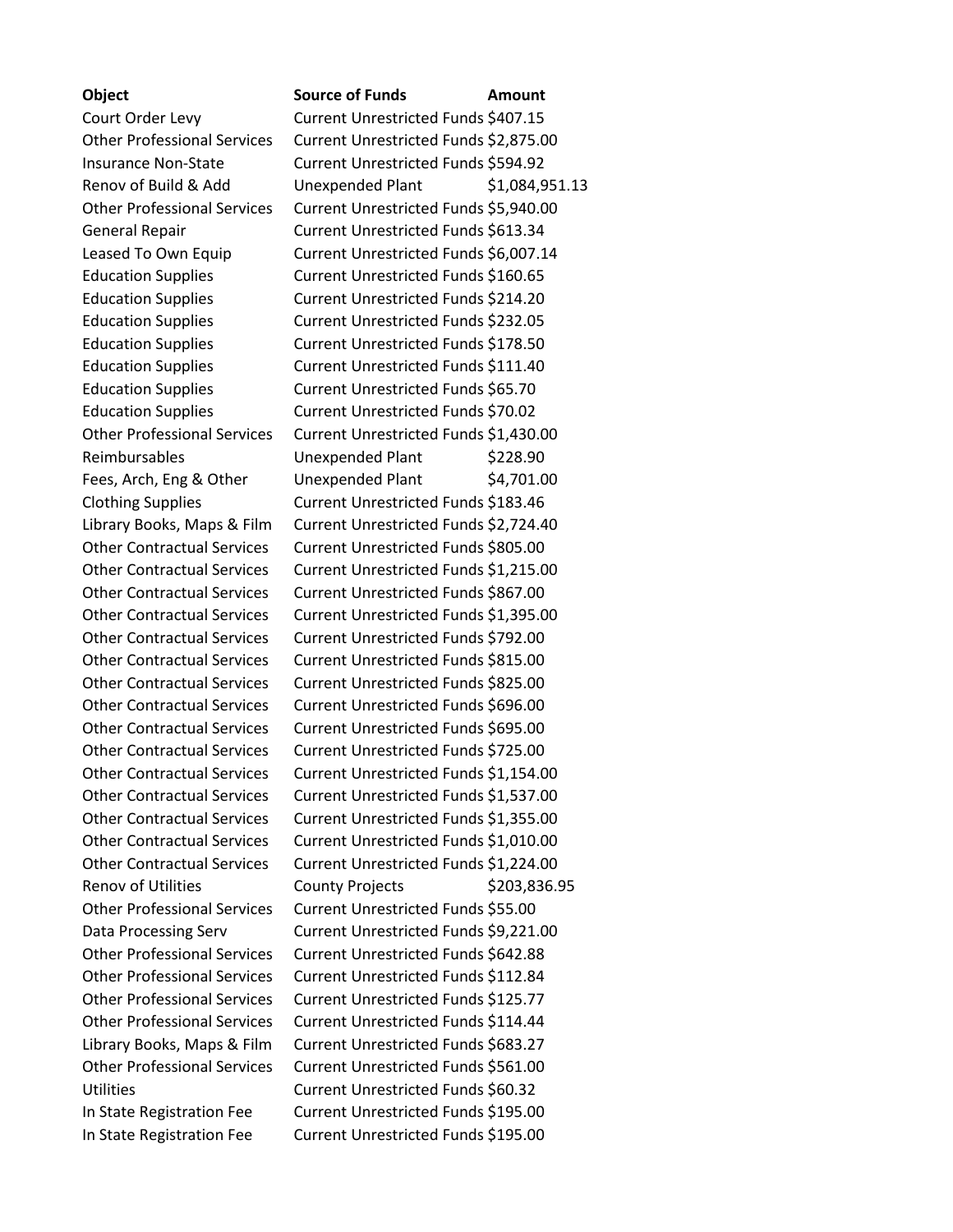Food Supplies Current Unrestricted Funds \$1,452.12 Food Supplies Current Unrestricted Funds \$1,380.83 Food Supplies Current Unrestricted Funds \$1,704.68 Food Supplies Current Unrestricted Funds \$92.39 Food Supplies **Current Unrestricted Funds \$1,131.54** Rent Non State Current Unrestricted Funds \$1,607.53 Rent Non State **Current Unrestricted Funds \$3,082.37** Rent Non State Current Unrestricted Funds \$1,666.66 Insurance Non-State Current Unrestricted Funds \$15,847.00 In State Lodging Current Unrestricted Funds \$651.81 In State Lodging Current Unrestricted Funds \$651.81 In State Lodging Current Unrestricted Funds \$651.81 Dues & Membership Fees Current Unrestricted Funds \$215.00 Other Professional Services Current Unrestricted Funds \$3,500.00 Other Professional Services Current Unrestricted Funds \$5,730.00 Other Professional Services Current Unrestricted Funds \$450.00 Other Contractual Services Current Unrestricted Funds \$1,050.00 Other Contractual Services Current Unrestricted Funds \$400.00 General Repair Current Unrestricted Funds \$9,974.00 General Repair Current Unrestricted Funds \$5,326.00 Other Professional Services Current Unrestricted Funds \$4,100.00 Other Contractual Services Current Unrestricted Funds \$212.50 Other Professional Services Current Unrestricted Funds \$285.50 Janitorial Supplies Current Unrestricted Funds \$313.51 Other Professional Services Current Unrestricted Funds \$763.93 Other Professional Services Current Unrestricted Funds \$297.10 Other Professional Services Current Unrestricted Funds \$404.71 Library Books, Maps & Film Current Unrestricted Funds \$813.19 General Repair Current Unrestricted Funds \$127.15 Other Professional Services Current Unrestricted Funds \$2,025.00 Contingencies Current Unrestricted Funds \$2,000.00 Printing Current Unrestricted Funds \$1,434.44 Fees, Arch, Eng & Other Unexpended Plant \$860.00 Fees, Arch, Eng & Other Unexpended Plant \$280.00 Reimbursables Unexpended Plant \$160.50 Reimbursables Unexpended Plant \$53.50 Other Professional Services Current Unrestricted Funds \$3,637.00 Education Supplies Current Unrestricted Funds \$286.96 Other Contractual Services Current Unrestricted Funds \$492.82 General Repair **Current Unrestricted Funds \$188.61** General Repair Current Unrestricted Funds \$186.76 Other Contractual Services Current Unrestricted Funds \$401.84 Renov of Build & Add Unexpended Plant \$579,178.24 Janitorial Supplies Current Unrestricted Funds \$3,053.47 Other Professional Services Unexpended Plant \$100.00 Other Professional Services Current Unrestricted Funds \$305.00 Advertising Current Unrestricted Funds \$42.60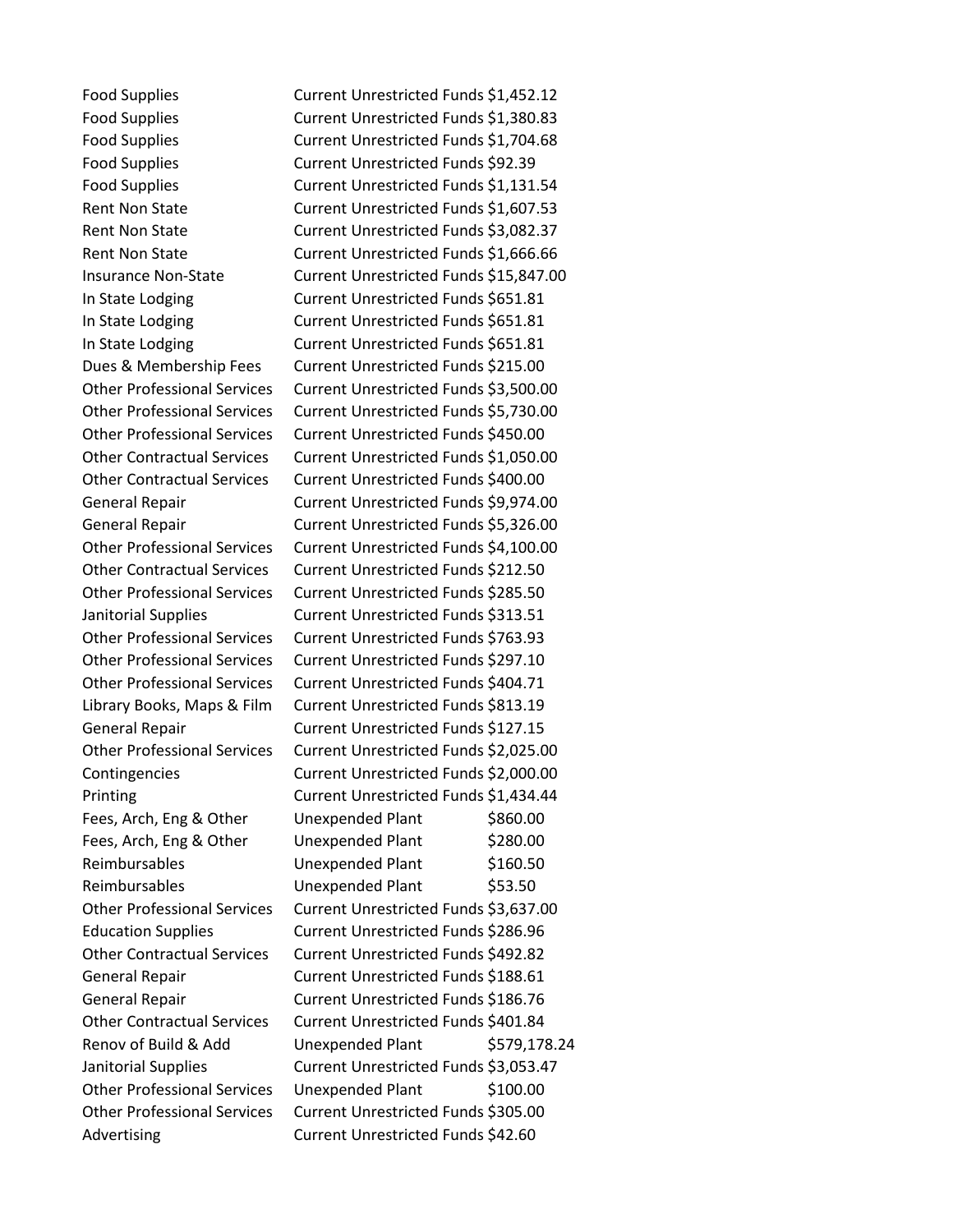Other Professional Services Current Unrestricted Funds \$3,000.00 Printing Current Unrestricted Funds \$256.00 Reimbursables Unexpended Plant \$818.81 Fees, Arch, Eng & Other Unexpended Plant \$9,515.80 A/P Bank of America Current Unrestricted Funds \$186,180.38 Utilities Current Unrestricted Funds \$592.33 Other Supplies Current Unrestricted Funds \$261.37 Travel Current Unrestricted Funds \$72.45 Travel Current Unrestricted Funds \$79.22 Travel Current Unrestricted Funds \$158.44 Travel Current Unrestricted Funds \$66.35 Travel Current Unrestricted Funds \$77.11 Travel Current Unrestricted Funds \$51.57 Travel Current Unrestricted Funds \$54.80 Travel Current Unrestricted Funds \$158.44 Travel Current Unrestricted Funds \$41.22 Travel Current Unrestricted Funds \$44.33 Other Professional Services Current Unrestricted Funds \$230.00 Other Professional Services Current Unrestricted Funds \$70.00 Photocopy Supplies Current Unrestricted Funds \$26.51 Photocopy Supplies Current Unrestricted Funds \$170.64 Other Contractual Services Current Unrestricted Funds \$770.00 Other Professional Services Current Unrestricted Funds \$1,695.00 Other Contractual Services Current Unrestricted Funds \$218.75 Other Contractual Services Current Unrestricted Funds \$200.00 Other Contractual Services Current Unrestricted Funds \$220.00 Other Contractual Services Current Unrestricted Funds \$100.00 Other Professional Services Current Restricted Funds \$6,500.00 Reimbursables Unexpended Plant \$1,835.80 Fees, Arch, Eng & Other Unexpended Plant \$1,788.75 Other Contractual Services Current Unrestricted Funds \$8,178.55 Reimbursables Unexpended Plant \$114.45 Fees, Arch, Eng & Other Unexpended Plant \$2,594.00 Other Professional Services Current Unrestricted Funds \$337.50 Other Professional Services Current Unrestricted Funds \$7,600.00 Other Professional Services Current Unrestricted Funds \$600.00 Other Contractual Services Current Unrestricted Funds \$970.80 Other Professional Services Current Unrestricted Funds \$25.50 Other Professional Services Current Unrestricted Funds \$19.55 Other Professional Services Current Unrestricted Funds \$15.30 Other Professional Services Current Unrestricted Funds \$34.00 Other Professional Services Current Unrestricted Funds \$8.50 Other Professional Services Current Unrestricted Funds \$17.00 Other Professional Services Current Unrestricted Funds \$25.50 Other Professional Services Current Unrestricted Funds \$25.50 Other Professional Services Current Unrestricted Funds \$22.95 Other Professional Services Current Unrestricted Funds \$17.00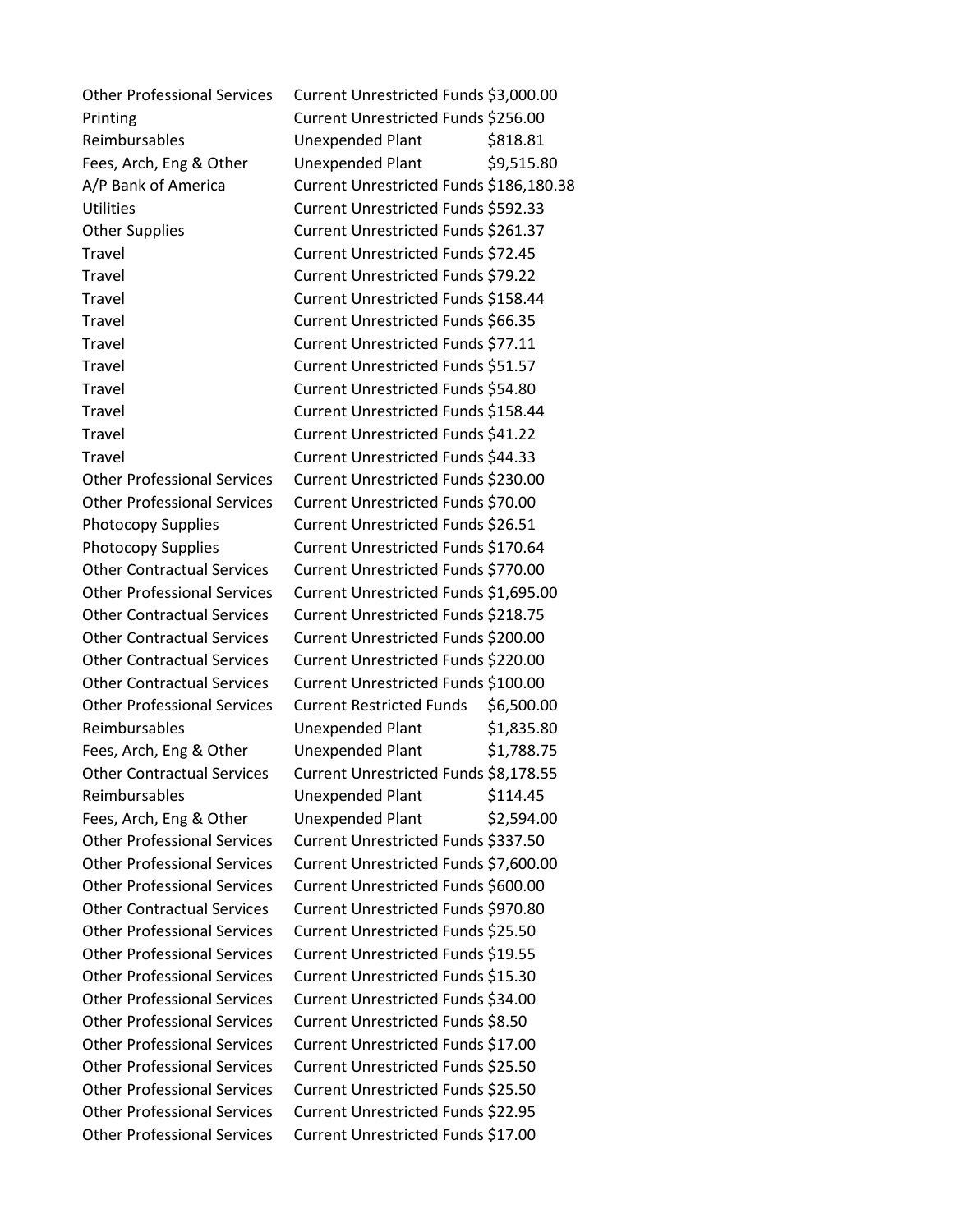Other Professional Services Current Unrestricted Funds \$17.00 Other Professional Services Current Unrestricted Funds \$21.25 General Repair Current Unrestricted Funds \$303.93 Other Professional Services Current Unrestricted Funds \$145.00 Other Professional Services Current Unrestricted Funds \$3,099.00 Leased To Own Equip Current Unrestricted Funds \$1,730.13 Other Contractual Services Current Unrestricted Funds \$1,266.00 Other Contractual Services Current Unrestricted Funds \$230.00 Data Processing Serv Current Unrestricted Funds \$149.27 Other Professional Services Current Unrestricted Funds \$3,470.25 Other Professional Services Current Unrestricted Funds \$1,386.00 Other Professional Services Current Unrestricted Funds \$3,958.50 Other Professional Services Current Unrestricted Funds \$137.50 Other Professional Services Current Unrestricted Funds \$2,540.00 Other Contractual Services Current Unrestricted Funds \$2,540.00 Janitorial Supplies Current Unrestricted Funds \$69.55 Janitorial Supplies Current Unrestricted Funds \$108.58 Other Contractual Services Current Unrestricted Funds \$519.28 Other Professional Services Current Unrestricted Funds \$180.00 Education Supplies Current Unrestricted Funds \$5,750.00 Other Professional Services Current Unrestricted Funds \$119.86 Education & Training Serv Current Unrestricted Funds \$239.94 Education & Training Serv Current Unrestricted Funds \$0.02 Library Books, Maps & Film Current Unrestricted Funds \$683.27 Leased To Own Equip Current Unrestricted Funds \$470.80 Leased To Own Equip Current Unrestricted Funds \$732.70 Out of State Other Trans Current Unrestricted Funds \$20.91 Food Supplies Current Unrestricted Funds \$57.74 Food Supplies Current Unrestricted Funds \$61.37 Out of State Air Trans Current Unrestricted Funds \$767.48 Office Supplies Current Unrestricted Funds \$190.36 Out of State Registration Fees Current Unrestricted Funds \$1,245.00 Prepaid Expenses Current Unrestricted Funds \$1,200.00 In State Lodging Current Unrestricted Funds \$15.00 In State Lodging Current Unrestricted Funds \$15.00 Out of State Air Trans Current Unrestricted Funds \$338.90 Non State Employee Travel Current Unrestricted Funds \$745.00 Clothing Supplies Current Unrestricted Funds \$33.06 Clothing Supplies Current Unrestricted Funds \$33.06 Clothing Supplies Current Unrestricted Funds \$33.06 Clothing Supplies Current Unrestricted Funds \$33.06 Clothing Supplies Current Unrestricted Funds \$33.06 Uniform Current Unrestricted Funds \$33.06 Uniform Current Unrestricted Funds \$33.06 Uniform Current Unrestricted Funds \$33.06 Uniform Current Unrestricted Funds \$33.06 Uniform Current Unrestricted Funds \$33.06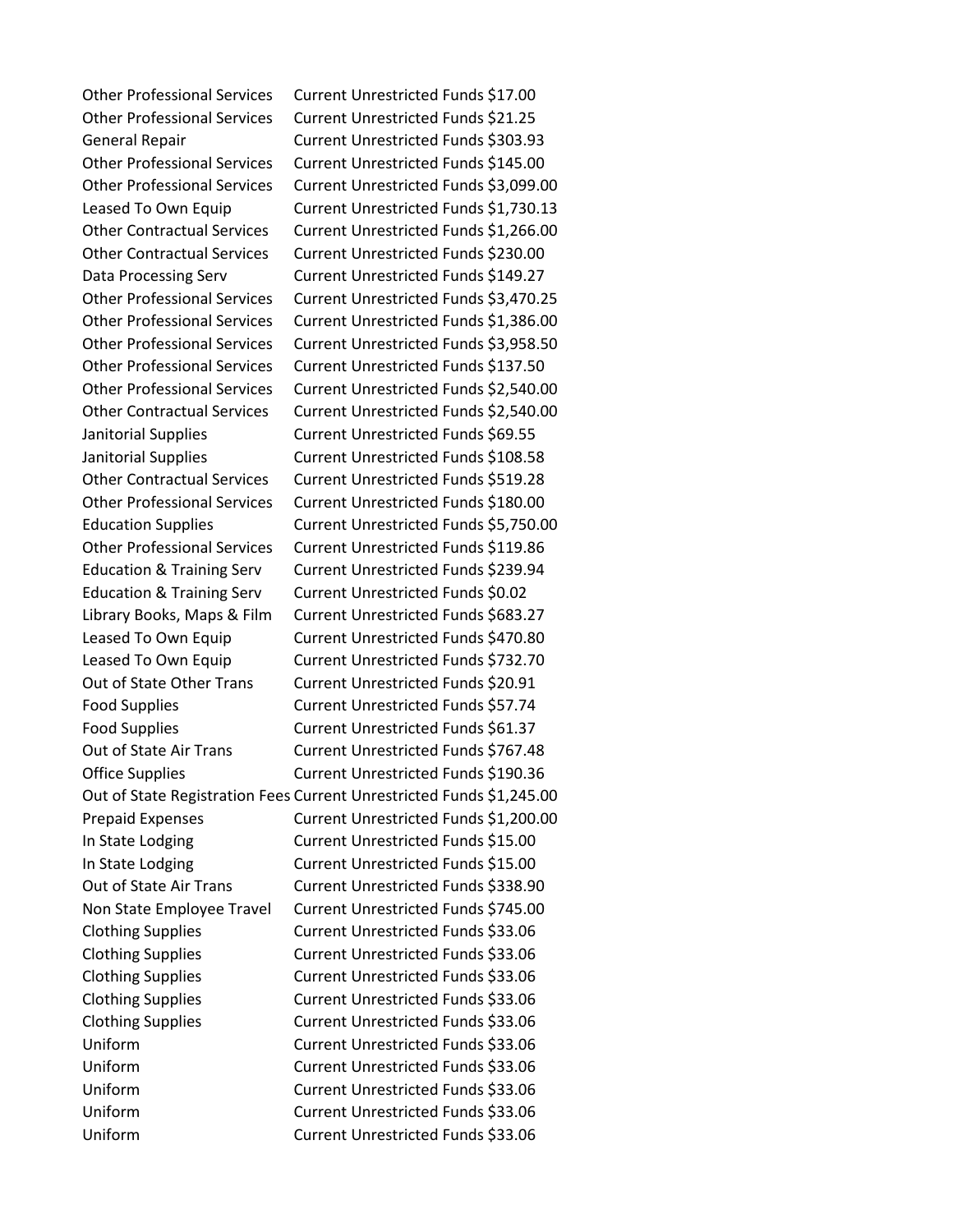Dues & Membership Fees Current Unrestricted Funds \$300.00 Postage Current Unrestricted Funds \$30.00 Postage Current Unrestricted Funds \$30.00 Other Professional Services Current Unrestricted Funds \$40.00 In State Registration Fee Current Unrestricted Funds \$235.00 Clothing Supplies Current Unrestricted Funds \$7.02 Clothing Supplies Current Unrestricted Funds \$7.02 Clothing Supplies Current Unrestricted Funds \$7.02 Clothing Supplies Current Unrestricted Funds \$7.02 Clothing Supplies Current Unrestricted Funds \$7.02 Uniform Current Unrestricted Funds \$7.02 Uniform Current Unrestricted Funds \$7.02 Uniform Current Unrestricted Funds \$7.02 Uniform Current Unrestricted Funds \$7.02 Uniform Current Unrestricted Funds \$7.02 Dues & Membership Fees Current Unrestricted Funds \$75.00 Dues & Membership Fees Current Unrestricted Funds \$200.00 Dues & Membership Fees Current Unrestricted Funds \$350.00 Advertising **Current Unrestricted Funds** \$1,941.55 Advertising **Current Unrestricted Funds \$1,941.55** Other Contractual Services Current Unrestricted Funds \$395.00 Education Supplies Current Unrestricted Funds \$17.85 Education Supplies Current Unrestricted Funds \$124.95 Education Supplies Current Unrestricted Funds \$196.35 Education Supplies Current Unrestricted Funds \$142.80 Education Supplies Current Unrestricted Funds \$55.70 Education Supplies Current Unrestricted Funds \$32.85 Education Supplies Current Unrestricted Funds \$45.92 Other Professional Services Current Unrestricted Funds \$580.00 Other Professional Services Current Unrestricted Funds \$2,220.00 Fees, Arch, Eng & Other County Projects \$412.50 Fees, Arch, Eng & Other County Projects \$150.00 Reimbursables County Projects \$110.00 Reimbursables County Projects \$382.80 Other Professional Services Unexpended Plant \$100.00 Library Books, Maps & Film Current Unrestricted Funds \$24,655.33 Library Books, Maps & Film Current Unrestricted Funds \$573.40 Other Professional Services Current Unrestricted Funds \$85.00 Fees, Arch, Eng & Other Unexpended Plant \$2,500.00 Postage **Current Unrestricted Funds \$287.59** Postage **Current Unrestricted Funds \$287.59** Postage **Current Unrestricted Funds \$287.59** Postage **Current Unrestricted Funds \$287.59** Education Supplies Current Unrestricted Funds \$272.16 Education Supplies Current Unrestricted Funds \$563.03 Other Professional Services Current Unrestricted Funds \$822.00 Fees, Arch, Eng & Other County Projects \$950.00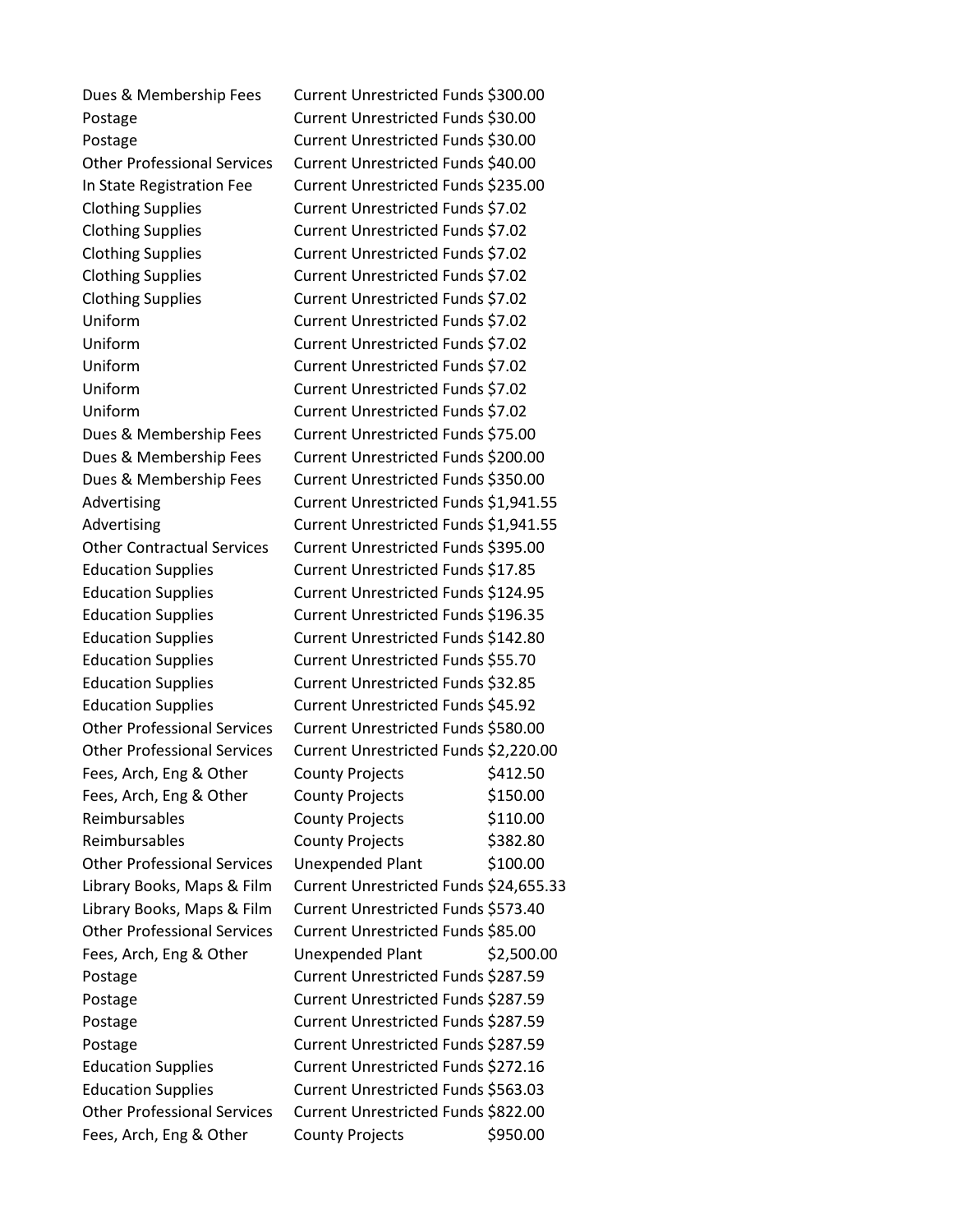Fees, Arch, Eng & Other County Projects \$5,122.00 Data Processing Serv Current Unrestricted Funds \$17,112.00 Other Contractual Services Current Unrestricted Funds \$519.28 Other Contractual Services Current Unrestricted Funds \$1,838.89 General Repair Current Unrestricted Funds \$76.06 General Repair **Current Unrestricted Funds \$106.57** ATI Current Unrestricted Funds \$10,000.00 ATI Current Unrestricted Funds \$3,860.00 ATI Current Unrestricted Funds \$8,250.00 ATI Current Unrestricted Funds \$3,281.00 A/P Student Barnes & Noble Current Unrestricted Funds \$15,309.23 A/P College Barnes & Noble Current Unrestricted Funds \$52.61 A/P College Barnes & Noble Current Unrestricted Funds \$405.23 A/P College Barnes & Noble Current Unrestricted Funds \$23,735.23 A/P College Barnes & Noble Current Unrestricted Funds \$43.69 Insurance State Current Unrestricted Funds \$161.19 Insurance State Current Unrestricted Funds \$224.59 Insurance State Current Unrestricted Funds \$-202.71 Other Professional Services Current Unrestricted Funds \$763.00 Other Supplies Current Unrestricted Funds \$113.41 In State Priv Auto Current Unrestricted Funds \$80.73 In State Priv Auto Current Unrestricted Funds \$123.63 In State Priv Auto Current Unrestricted Funds \$50.50 Out of State Priv Auto Current Unrestricted Funds \$106.05 In State Priv Auto Current Unrestricted Funds \$152.91 In State Priv Auto Current Unrestricted Funds \$156.72 In State Priv Auto Current Unrestricted Funds \$112.12 In State Priv Auto Current Unrestricted Funds \$7.27 In State Priv Auto Current Unrestricted Funds \$551.46 In State Priv Auto Current Unrestricted Funds \$172.71 In State Registration Fee Current Unrestricted Funds \$209.00 In State Priv Auto Current Unrestricted Funds \$152.52 In State Priv Auto Current Unrestricted Funds \$12.63 In State Priv Auto Current Unrestricted Funds \$50.50 In State Priv Auto Current Unrestricted Funds \$73.25 In State Priv Auto Current Unrestricted Funds \$72.72 Non Deductible Meals Current Unrestricted Funds \$7.00 In State Registration Fee Current Unrestricted Funds \$25.00 In State Priv Auto Current Unrestricted Funds \$82.82 In State Priv Auto Current Unrestricted Funds \$41.60 In State Priv Auto Current Unrestricted Funds \$49.19 Out of State Priv Auto Current Unrestricted Funds \$41.92 In State Priv Auto Current Unrestricted Funds \$25.25 Out of State Priv Auto Current Unrestricted Funds \$83.64 In State Priv Auto Current Unrestricted Funds \$48.48 Out of State Priv Auto Current Unrestricted Funds \$15.66 In State Priv Auto Current Unrestricted Funds \$228.26